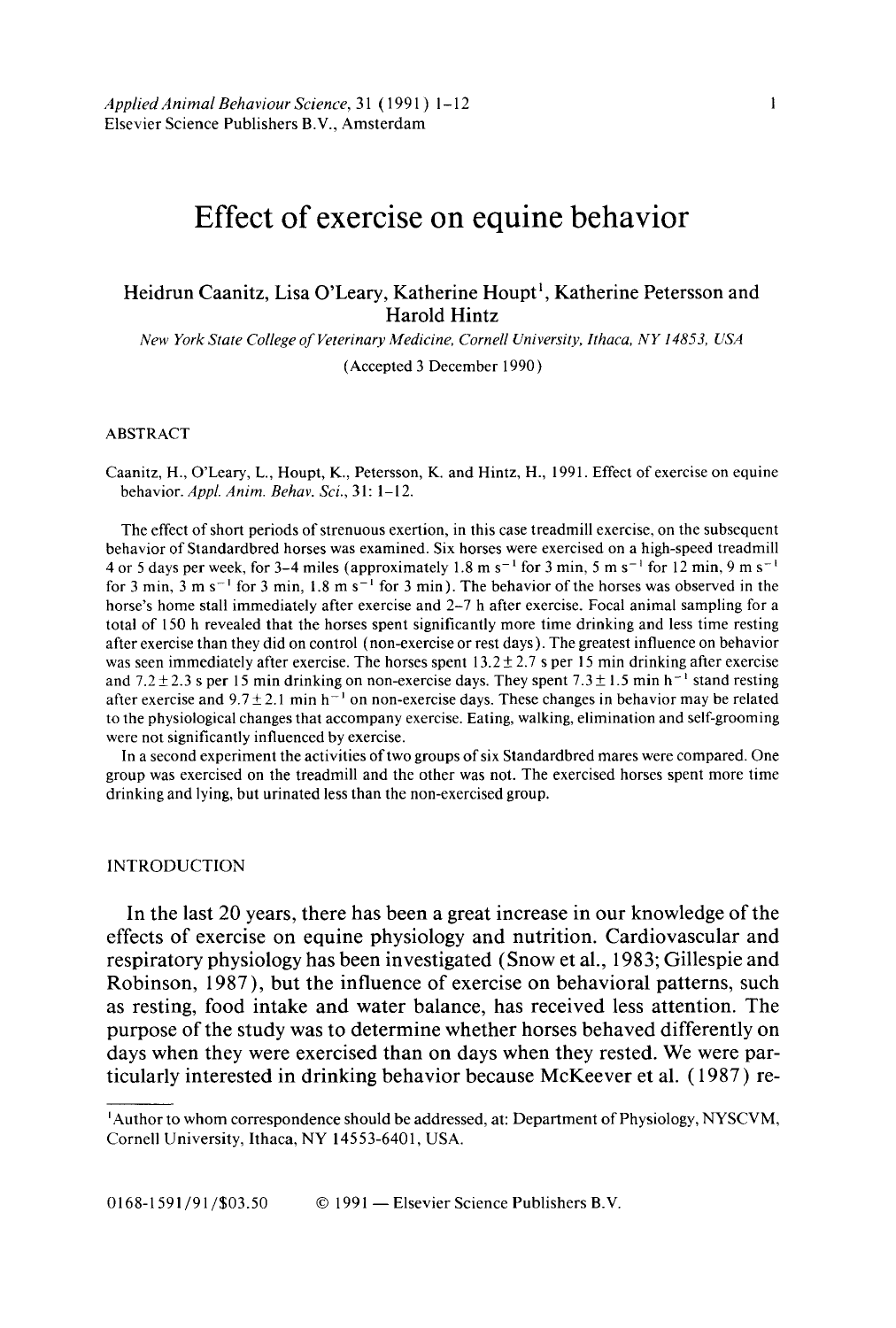ported that horses in training increase their blood volume, but do not increase their water intake. We wished to determine whether horses drank more frequently by using each animal as its own control and determining whether their behavior was different on exercise days than on rest days. In addition to the effects on drinking, the effects on other behaviors were also of interest. After exercise, horses could respond by resting more, thereby expending less energy. Alternately, the horses might be more active in their stalls in response to the catecholamines released during exercise (Snow et al., 1979). Feeding behavior was also measured because the horses might either eat more to compensate for the energy expended or show exercise-induced anorexia, i.e. eat less (Crews et al., 1969; Guilland et al., 1988). The aim of this study was to compare the time budgets of horses after exercise in order to reveal differences in time spent feeding, drinking, standing, resting and other behavioral patterns owing to physical exertion. Finally, these data can be used to compare the time budgets of stalled horses with those of free-ranging horses (Duncan, 1980; Keiper, 1981; Berger, 1986).

## ANIMALS, MATERIALS AND METHODS

The study consisted of two parts: ( 1 ) between horses, comparison between two groups of horses, one exercised and the other not; (2) within horses, comparison of the behavior of horses on days when they were exercised and days when they were not.

# *Between horses*

Twelve Standardbred mares were observed from August to October, 1987. Six mares (mean weight,  $501.3 \pm 20.6$  kg; mean age,  $9.7 \pm 1.6$  years) were not exercised. Six mares (mean weight,  $448 \pm 16$  kg; mean age,  $4 \pm 1$  years) were exercised on a high-speed treadmill (Sato Inc., Uppsala, Sweden) five times a week. The exercise period was 30 min in duration, including 5 min for warmup and cool down at a walk. The remaining 20 min were spent at an extended trot, a sub-maximal gait for all of the horses. Each group was housed in a grassless paddock with access to run-in stalls. One half of a bale (approximately 9 kg) of mixed timothy hay was fed to each horse per day. A sweetened mixed grain ration was fed in a quantity sufficient to maintain body weight which was about 2-3 kg per mare day<sup>-1</sup>.

Fifteen-minute focal samples were used to collect the data (Altmann, 1974 ). The behavior of each horse and the time of initiation of each behavior lasting at least 5 s were recorded with a stopwatch, so that the minutes spent in each activity state could be calculated. The 14 behaviors recorded at the time of the visual scans were as follows.

- ( 1 ) Eating: prehending, masticating or swallowing food.
- (2) Drinking.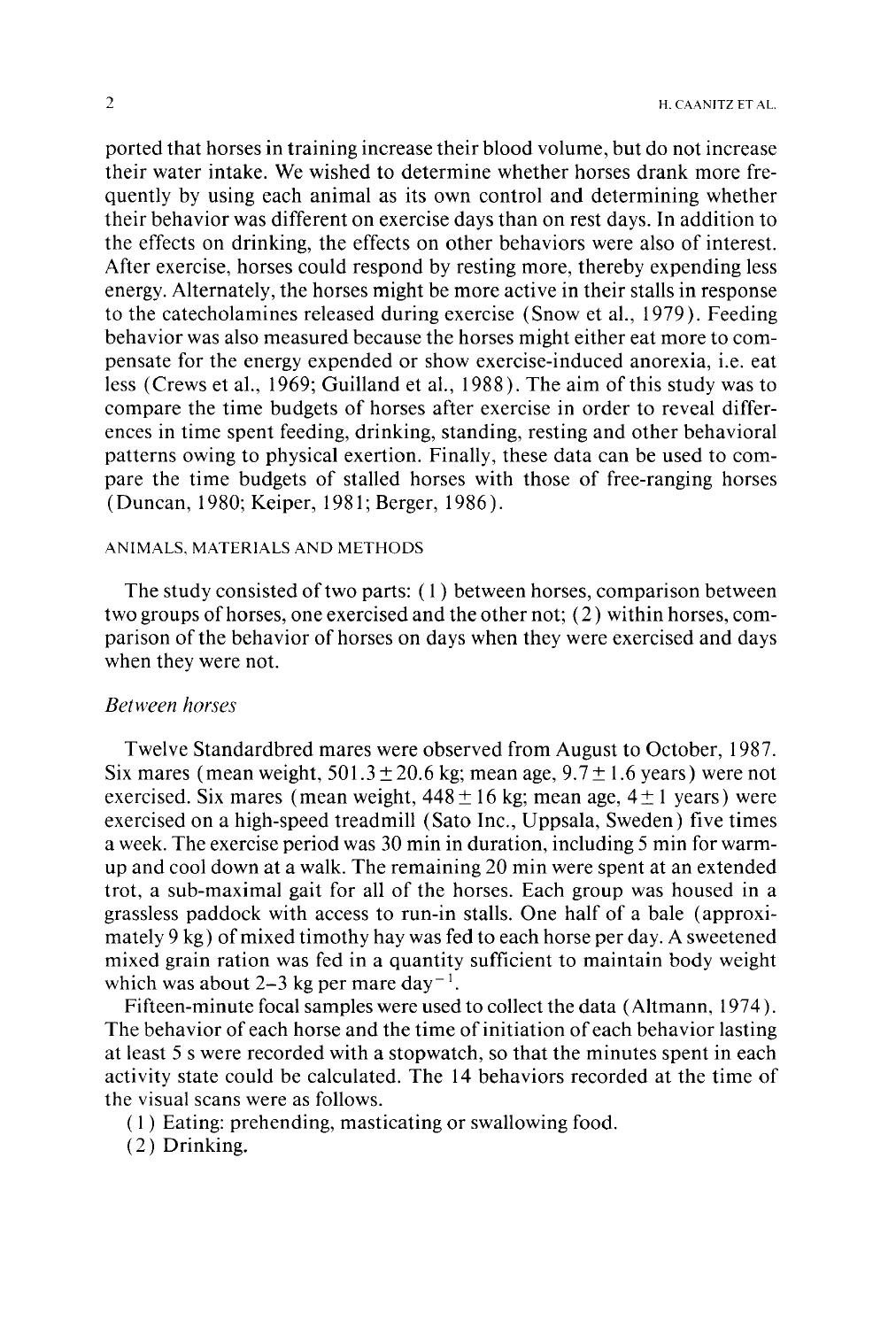( 3 ) Standing with head raised or moving, eyes fully open and ears oriented in the same direction.

(4) Stand resting: Noted when at least three of the following five criteria were observed:

(a) head held so top of head lower than the withers;

(b) ears pointing in different directions or lying back in a relaxed position;

(c) one hind limb flexed so the weight was carried by the other three;

(d) lower lip hanging relaxed;

(e) eyes partly or fully closed.

( 5 ) Standing alert.

(6) Walking.

( 7 ) Defecating.

(8) Urinating.

(9) Self-grooming: licking body surface, nibbling or scraping of the skin, scratching one part of the body against another (foot and head), and rubbing skin against another surface of the body or against some object in the environment and rolling over.

( 10 ) Lying sternal: lying down on the sternum, legs folded under the body.

( 11 ) Lying lateral: lying on its side, with its head and leg outstretched.

( 12 ) Mouthing: chewing wood of stalls, chewing feed buckets and licking.

( 13 ) Vocalization.

( 14 ) Social interaction.

These definitions are based on those of Crowell-Davis (1985) and Boyd (1988). Student's t-test was used to determine significance of differences in behavior between exercised and non-exercised horses.

A slightly different procedure was used to observe the horses at night. A scan sample was taken every 15 min for several hours each night between 11:00 and 04:00 h for 10 nights. The observer walked through the paddocks using a flashlight when necessary to identify the horses. The posture of the horses (standing, lying lateral or lying sternal) was recorded. Each horse was observed from 122 to 216 (mean of  $174.3 \pm 13.6$ ) times. The Mann-Whitney U test was used to determine differences in lying between exercised and nonexercised horses.

The differences in behavior, particularly in drinking, between horses that were exercising and those that were not, led us to investigate the effects of exercise within the same animals. We were interested in the immediate effects of exercise. For that reason, horses were observed on days when they were exercised and on days when they were not.

# *Within horses*

Six Standardbred horses, two geldings and four mares (3-5 years of age), were observed from the middle of June 1989 to the end of August 1989. Each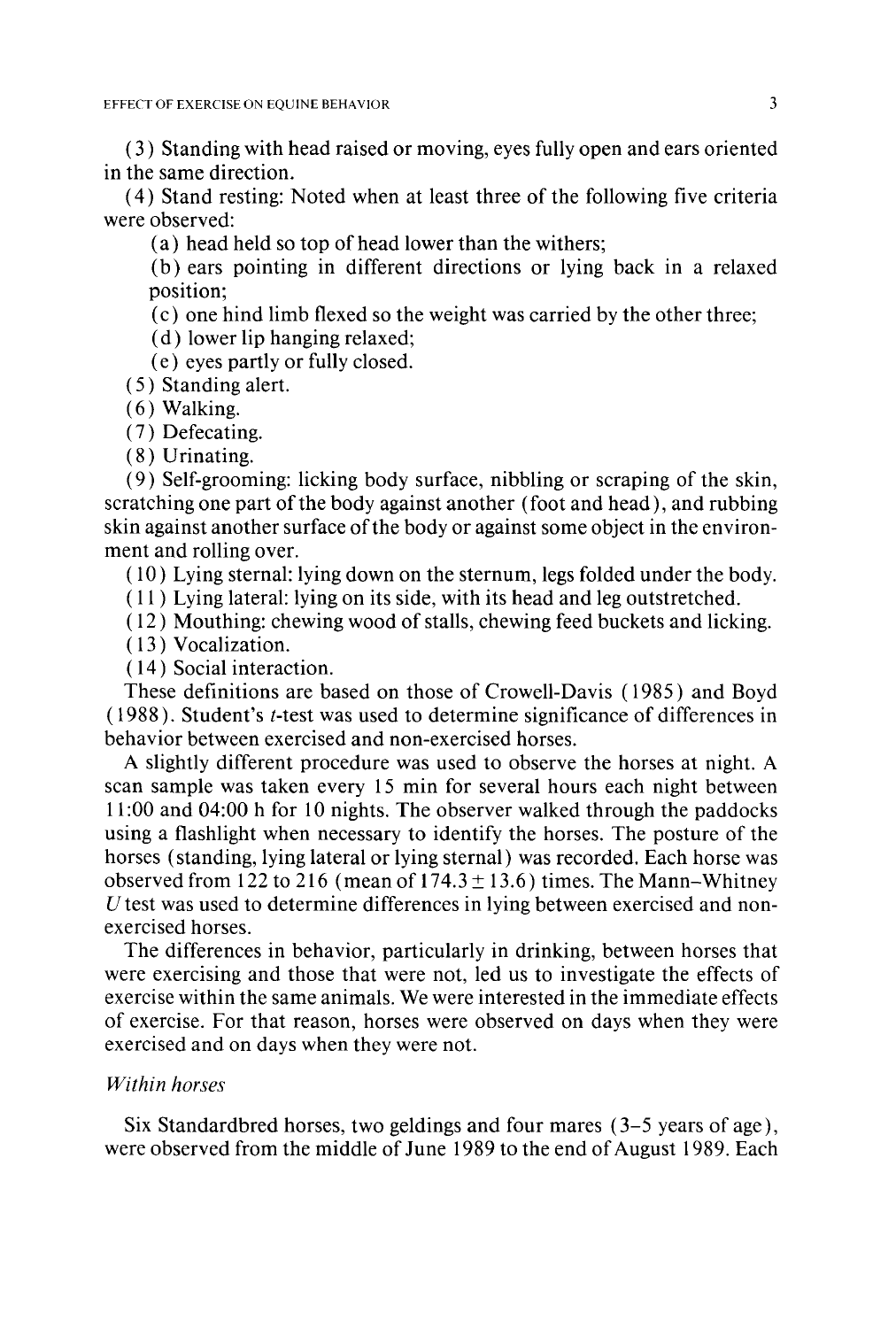horse was confined in a 2.7 m $\times$ 3.5 m box stall in a temperature-controlled stable  $(24-27\degree C)$ . Visual and physical contact with horses in adjacent stalls was possible.

An ultrasonic blood flow meter had been surgically implanted around the bronchial artery of each horse in order to measure bronchial artery blood flow during exercise (Dobson et al., 1987). Each horse had been adapted to the treadmill for several weeks before the study began. They were exercised on a treadmill (Sato Swedish high-speed treadmill) 4 or 5 days per week, for 3-4 miles (approximately  $1.8 \text{ m s}^{-1}$  for 3 min, 5 m s<sup>-1</sup> for 12 min, 9 m s<sup>-1</sup> for 3 min,  $3 \text{ m s}^{-1}$  for  $3 \text{ min}$ ,  $1.8 \text{ m s}^{-1}$  for  $3 \text{ min}$ ). This exercise schedule was maintained throughout the entire observation period. Immediately after exercise each horse was hosed down with water for approximately 5 min.

Fifteen-minute focal samples of the horses' behavior were made as described above. Observations were made between 08:00 and 18:00 h: ( 1 ) preexercise; (2) immediately after exercise; (3)  $2-3$  h and  $6-7$  h after exercise; (4) at the same times on days when the horse was not exercised. Two to four samples were taken on each horse each day. An equal number of observations were made on non-exercise days as on exercise days. One hundred and fortyfive total hours of focal observations were made (four horses for 30 h, one horse for 8 hours, and one horse for 17 h).

Grain was fed at 06:00 h in the morning. Hay was fed twice a day (08:00 and 15:00 h ). Hay was always available during the observation periods, water was provided ad libitum in buckets and the horses had free access to salt blocks.

The data were stored and the total number of seconds spent in each behavior per 15 min observation period was calculated using a program developed for use on a microcomputer (Apple II) (Boyd, 1988). t-Tests were used to compare the duration of each behavior under each condition. The following comparisons were made: (a) immediate effects, data taken immediately after exercise with the same time of a non-exercise day; (b) delayed effects, 2-7 h after exercise with the same times on a non-exercise day; (c) overall effects, all data taken on an exercise day with all data of a non-exercise day. For each horse for each behavior a t-test for two independent samples was calculated. When the P values of the individual horses were obtained, Fisher's method of combining tests was used to calculate the significance for all the horses (Winer, 1962). For (a) and (b) only five horses were used; there were insufficient data available for the sixth horse.

### RESULTS

#### *Between horses*

The greatest differences were seen in behaviors related to fluid balance. The exercised horses spent 31.1 (mean)  $\pm$  5.6 (SEM) s h<sup>-1</sup> drinking, whereas the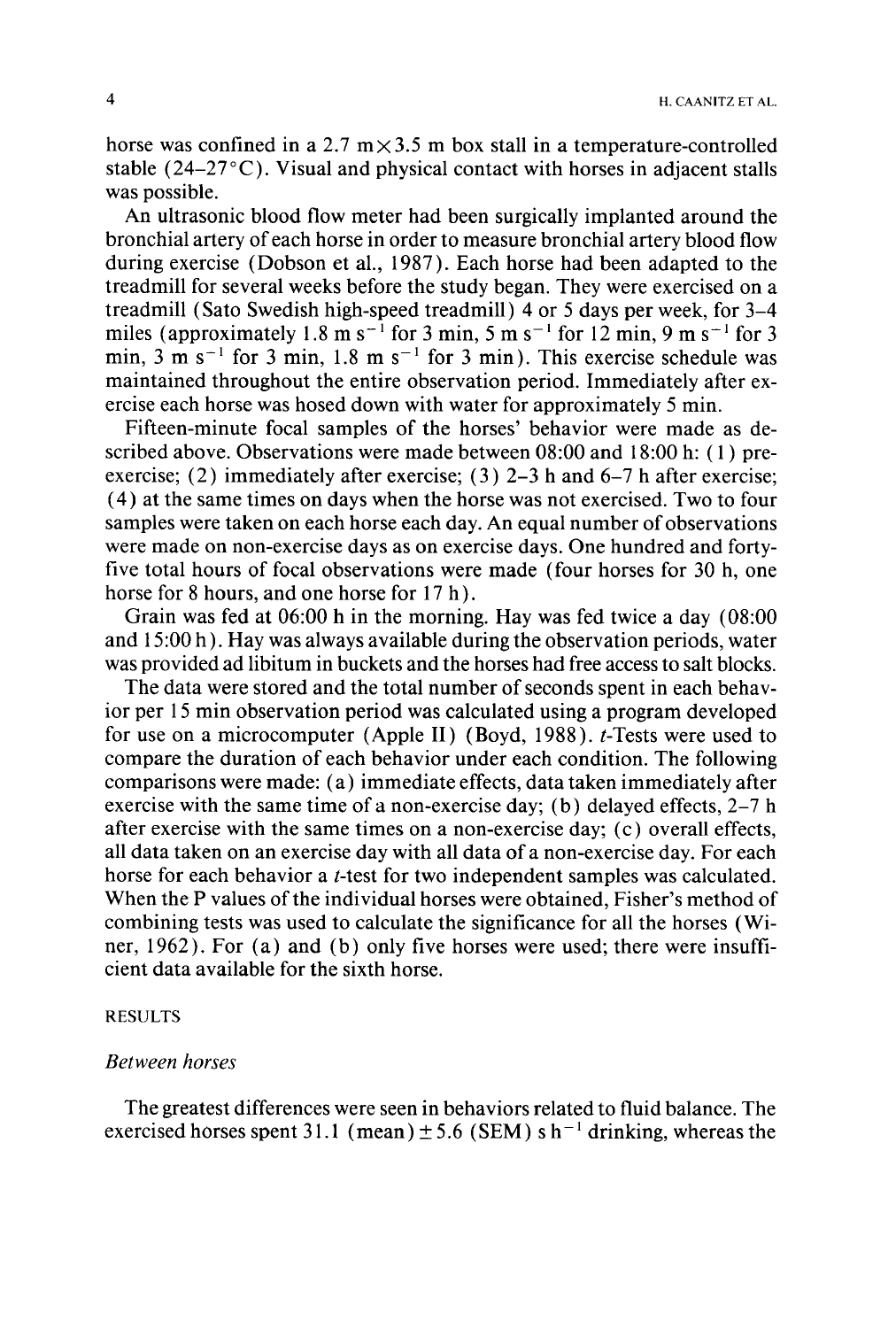**non-exercised horses spent 8.6**  $\pm$  **2.4 s h<sup>-1</sup> (t=3.57, P<0.01) (Fig. 1). The** exercised horses spent  $1.4 \pm 0.8$  s h<sup>-1</sup> urinating; the non-exercised horses spent  $6.4 \pm 1.6$  s h<sup>-1</sup> urinating (t=2.61, P<0.04).

**There were significant differences in feeding behavior (Fig. 2 ). The exer**cised horses spent  $19.2 \pm 2.2$  min h<sup>-1</sup> eating hay; the non-exercised horses spent  $11.0 \pm 1.9$  min h<sup>-1</sup> ( $t=2.89$ ,  $P<0.02$ ). The exercised horses spent  $18.5 \pm 3.1$  min h<sup>-1</sup> grazing; the non-exercised horses spent  $28.7 \pm 2.6$  min h<sup>-1</sup>  $(t= 2.53, P< 0.02)$ . There was no significant difference in overall time spent **eating (grazing plus eating hay ).** 

There were no significant differences in walking (exercised,  $3.1 \pm 0.3$  min  $h^{-1}$ ; non-exercised,  $2.8 \pm 0.4$  min  $h^{-1}$ ) or standing (exercised,  $16.9 \pm 3.1$  min  $h^{-1}$ ; non-exercised,  $18.4 + 1.7$  min  $h^{-1}$ ).

**The exercised horses spent significantly more time at night lying down** 



**Fig. 1. Differences in minor behavior of exercised and non-exercised horses in paddocks. The vertical line indicates the standard error of the mean of the six horses in each group.** 



**Fig. 2. Differences in major behavior of exercised and non-exercised horses in paddocks. The vertical line indicates the standard error of the mean of the six horses in each group.**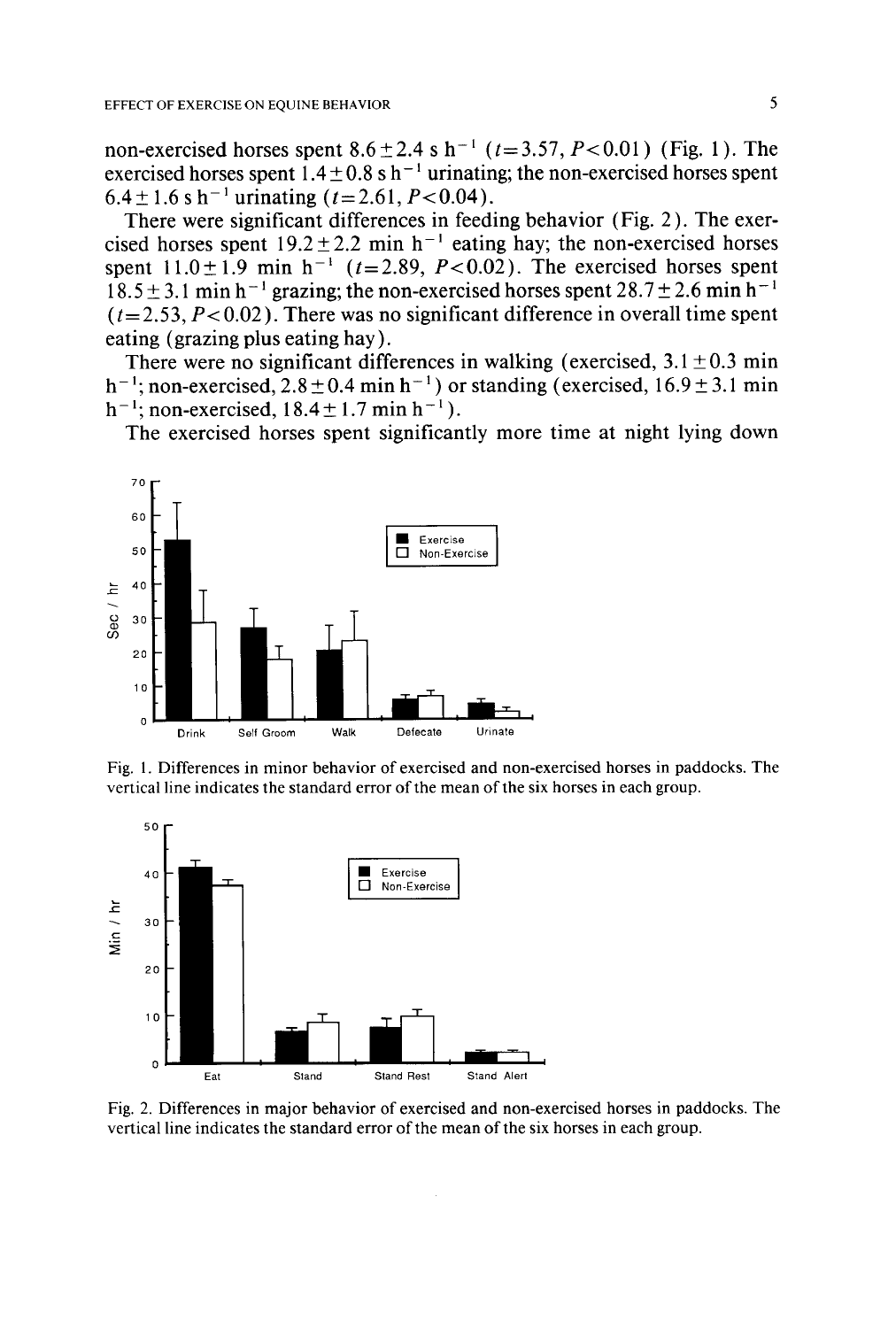$(13.2 \pm 2.1\%$  of the observations of each horse) than the non-exercised horses  $(5.8 \pm 3.6; P<0.05)$ .

*Within horses* 

## *Drinking*

**Immediately after exercise the horses spent significantly more time drinking than at the same time on a non-exercise day (P< 0.001, see Fig. 3 ). There**  was no significant delayed effect of exercise (exercise days,  $6.2 \pm 1.9$  s per 15 min; non-exercise days,  $7.4 \pm 2.7$  s per 15 min; see Fig. 4), but overall the **horses spent significantly more time drinking on exercise days than on non-**



**Fig. 3. Changes in drinking, self grooming, and urinating in stalled horses immediately after exercise. The vertical lines indicate the standard error of the mean of the six horses. The horses were observed at the same times on non-exercise days.** 



Fig. 4. Changes in drinking, self-grooming, and urinating in stalled horses 2—6 h after exercise. **The vertical lines indicate the standard error of the mean of the six horses. The horses were observed at the same times on non-exercise days.**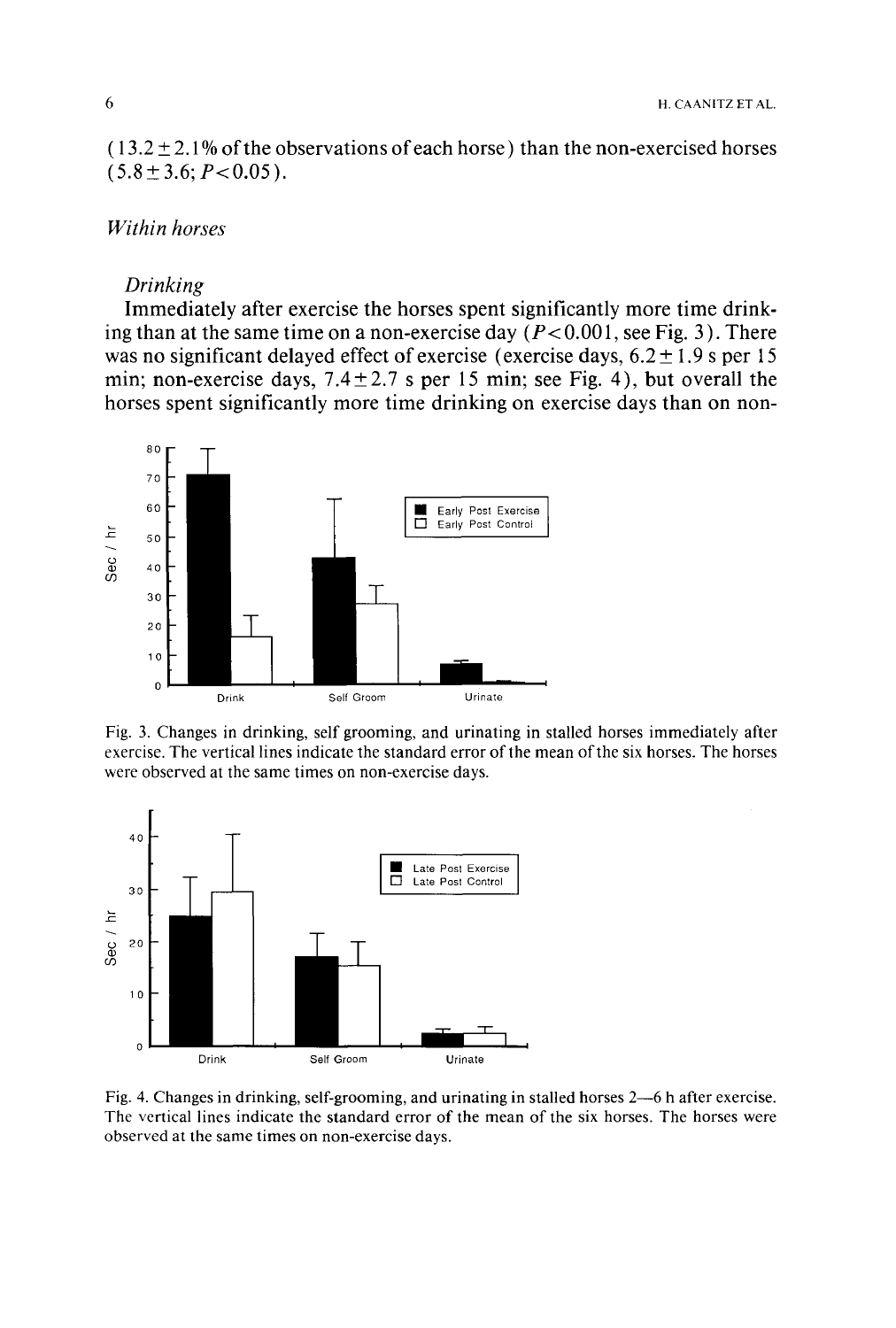exercise days (exercise days,  $13.2 \pm 2.7$  s per 15 min; non-exercise days,  $7.2 + 2.3$  s per 15 min;  $P < 0.05$ ).

# *Standing*

*Stand resting.* **Significantly less time was spent stand resting immediately after**  exercise than on non-exercise days (P<0.02, see Fig. 5). There was no delayed effect of exercise (exercise days,  $146 \pm 45$  s per 15 min; non-exercise days,  $133 \pm 27$  s per 15 min, see Fig. 6), but there was a trend overall for the **horses to spend less time stand resting on exercise days than on non-exercise**  days (exercise days,  $109 \pm 22$  s per 15 min; non-exercise days,  $145 \pm 31$  s per **15 min).** 



**Fig. 5. Changes in standing and eating behavior in stalled horses immediately after exercise. The vertical lines indicate the standard error of the mean of the six horses. The horses were observed at the same times on non-exercise days.** 



**Fig. 6. Changes in standing and eating behavior in stalled horses 2-6 h after exercise. The vertical lines indicate the standard error of the mean of the six horses. The horses were observed at the same times on non-exercise days.**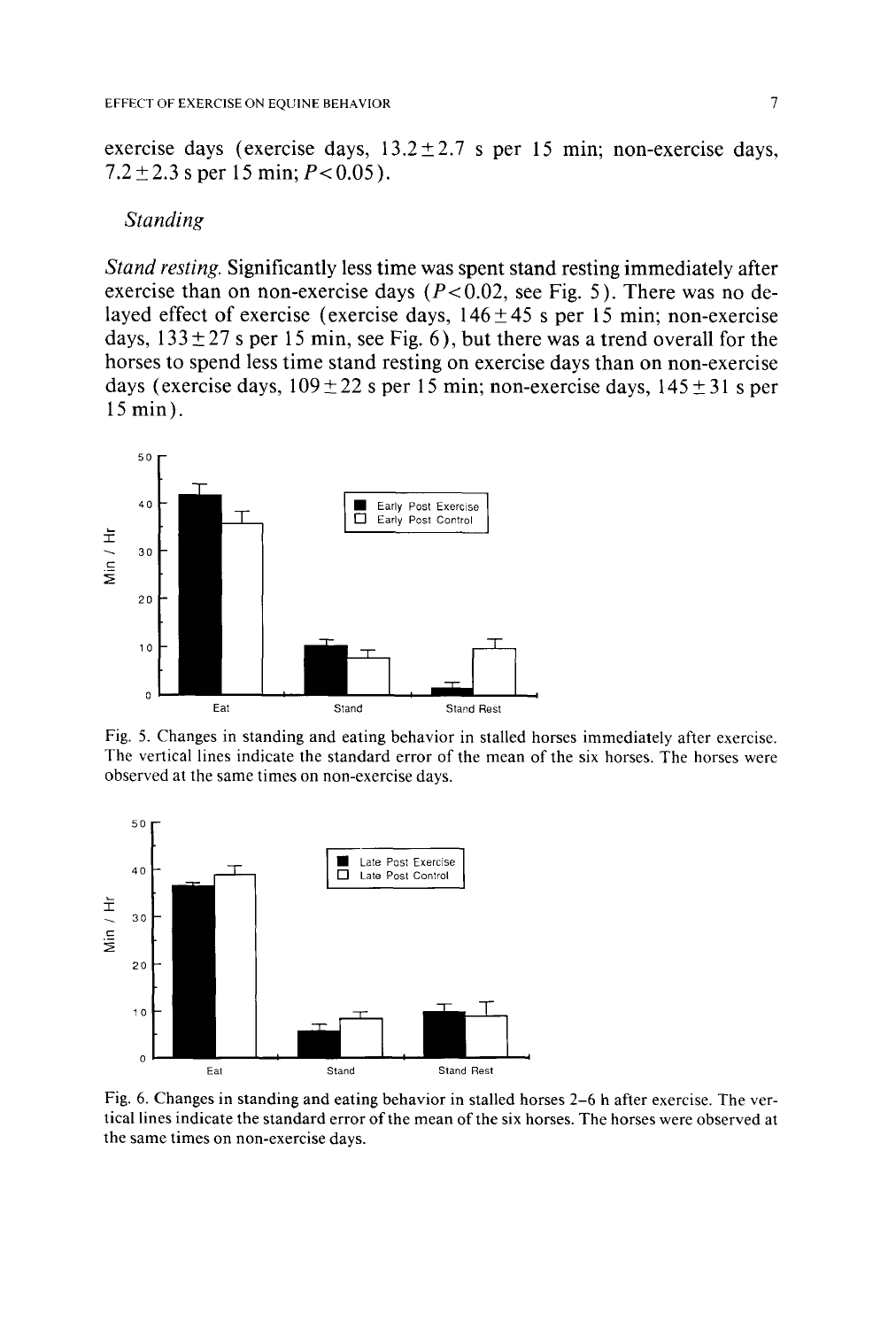*Standing alert.* Time spent standing alert was similar on exercise and nonexercise days. Overall the horses spent  $30.4 \pm 9$  s per 15 min standing alert on exercise days and  $31.3 \pm 9$  s per 15 min on non-exercise days.

*Standing (neither resting nor alert).* Immediately after exercise there was a trend for the horses to spend more time standing than they did on non-exercise days (see Fig. 5). The delayed effect of exercise was to reduce standing time (see Fig. 6) so that the overall time spent standing did not differ between exercise days and non-exercise days (exercise days,  $89.5 \pm 10$  s per 15 min; non-exercise days,  $119 \pm 24$  s per 15 min).

# *Eating*

There was no significant effect on eating, although there was a trend for the horses to spend more time eating immediately after exercise than on nonexercise days (exercise days,  $624.2 \pm 38$  s per 15 min; non-exercise days,  $535.6 \pm 18$  s per 15 min; see Fig. 5). There was neither a delayed (exercise days,  $617 \pm 21$  s per 15 min; non-exercise days,  $559 \pm 31$  s per 15 min; see Fig. 6 ) nor an overall effect of exercise on eating.

# *Urinating and defecating*

The horses tended to spend more time urinating immediately after exercise (see Fig. 3 ). There was no delayed effect (see Fig. 4). Overall horses seemed to spend more time urinating on days being exercised (exercise days,  $1.1 \pm 0.3$ ) s per 15 min; non-exercise days,  $0.5 \pm 0.2$  s per 15 min). The amount of time spent defecating did not differ with exercise (exercise days,  $1.4 \pm 0.4$  s per 15 min; non-exercise days,  $1.6 \pm 0.3$  s per 15 min).

# *Self-grooming*

Immediately after exercise, horses tended to groom themselves more than on non-exercise days ( see Fig. 3 ). There was no delayed effect of exercise (see Fig. 4), and there was no significant overall effect (exercise days,  $6.7 \pm 0.9$  s per 15 min; non-exercise days,  $4.4 \pm 1.4$  s per 15 min).

## *Walking*

Although there were some significant differences in time spent walking by individual horses when exercised or at rest there were no significant effects when the P values were combined. Overall the horses spent  $5.7 \pm 2.2$  s per 15 min walking in their stalls after exercise and  $5.1 \pm 1.8$  s per 15 min on nonexercise days.

There were no significant differences in duration of mouthing, vocalization and social interactions between exercise and non-exercise days. Lying was rarely observed.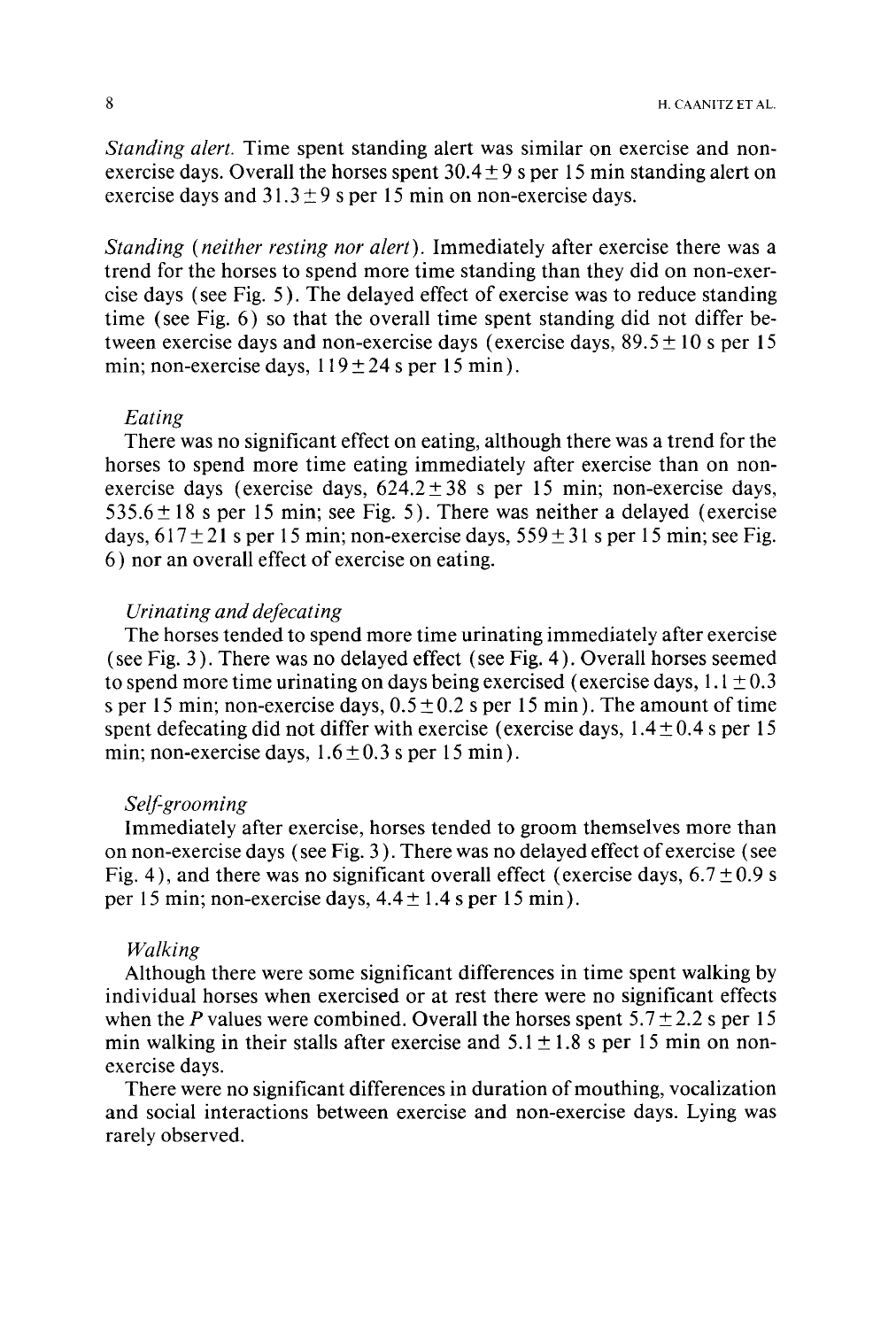#### DISCUSSION

The most marked changes seen were in ingestive behavior and resting behavior. The time spent drinking increased significantly immediately after exercise, presumably in order to compensate for fluid loss in sweat. One of the physiological changes accompanying exercise is hypovolemia as reflected in an increase in plasma protein (Carlson, 1987). Horses have already been shown to drink in response to hypovolemia whether caused by simple water deprivation or by administration of the diuretic furosemide (Sufit et al., 1985 ), so it is not surprising that they drink in response to exercise-induced hypovolemia.

Our results are in contrast to those of McKeever et al. ( 1987 ), who did not note a change in water intake in exercising horses. They did not offer the horse water ad libitum, but rather presented buckets four times a day. That schedule and the fact that the horses in the present study were given hay rather than a limited amount of cubed feed as in the McKeever et al. study could account for the differences in results. In the present study, water intake was not measured directly so that the possibility exists that the horses were not drinking more, but rather were drinking more slowly. The study should be repeated under conditions where water intake could be measured.

Hypervolemia accompanies adaptation to exercise in a variety of species. In man (Greenleaf et al., 1983) and in Greyhound dogs (McKeever et al., 1985 ) the rate of water intake increases significantly with exercise training. There are two methods by which hypervolemia can occur: a decrease in urine output or an increase in water intake. McKeever et al. (1987) found that urine output decreased in the horse so they hypothesized that a decrease in output rather than an increase in intake accounted for the hypervolemia. Meyer (1987) also found that renal water and sodium excretion is significantly reduced during and after exercise periods. In contrast, Snow et al. (1982) observed that the rate of urine formation during endurance rides is not significantly different from that occurring in the same horses at rest. These results may indicate differences in response to long, sub-maximal and short, maximal periods of exercise. There may also be a conditioning effect in that McKeever et al.'s horses were studied as they began training rather than when conditioned. The decrease in urine output was measured directly by Mc-Keever et al. (1987) and indirectly in this study and the increase in water intake is measured indirectly in this study. The hypervolemia may help to offset the acute hypovolemia that results from short periods of strenuous exercise.

In addition to an increase in plasma protein, an increase in hematocrit has also been observed following exercise (Harris, 1987). This increase in hematocrit reflects not only hypovolemia, but also release of red blood cells from the spleen. Epinephrine levels are increased during exercise (Snow et al.,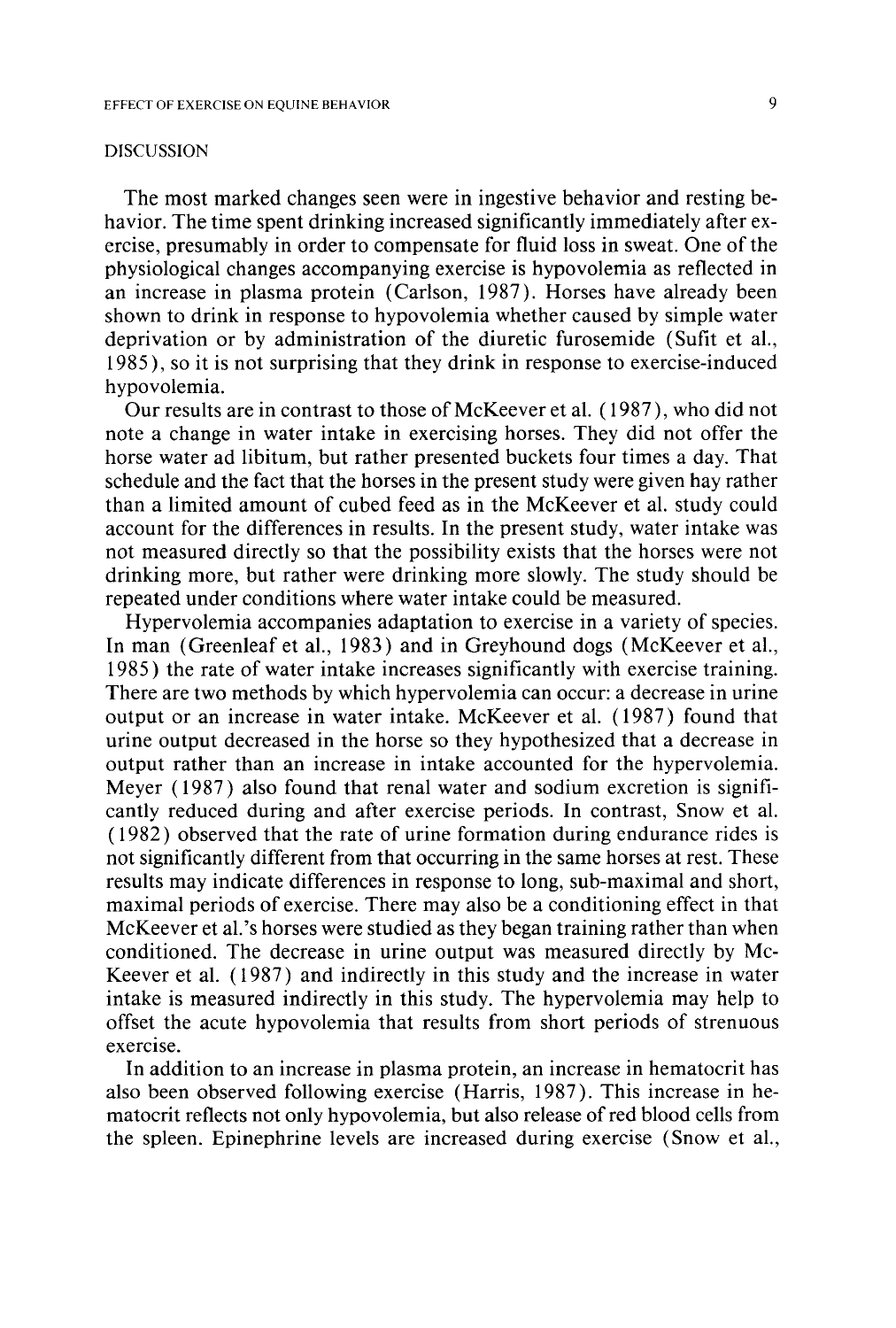1979), and presumably stimulate both splenic contraction and the increase in general arousal of the horse after exercise. After exercise horses may be more likely to startle and, therefore, be more susceptible to stall injuries at that time.

More time was spent lying by the exercised horses in the between horse study. This could indicate that the horses were compensating for the energy expended during exercise. Note however, that the exercised horses were considerably younger than the non-exercised horses. It is well documented that sub-adult horses spend more time lying than adult horses (Duncan, 1980 ).

The increase in time spent eating in the between horse study could represent a compensation for the increased energy expended during exercise, but it may also have been an artefact of the management system. The non-exercised horses may have eaten their hay while the exercised horses were exercising. Hay was not available ad libitum. Intake should be measured directly to answer this question of the effect of exercise on intake.

The reason for the small increase in self-grooming after exercise is not known, but may be either a direct result of exercise (sweating and hyperthermia) or a response to the wetting of the coat that occurred when the horses were hosed down directly after exercise.

It should be noted that all of the changes in behavior observed occurred immediately after exercise; by 2-7 h after exercise the horses' behavior was indistinguishable from their behavior on non-exercise days.

The major difference between the behavior of these stalled and penned horses and free-ranging horses is in feeding time. Horses with access to forage spent most of the day grazing. The confined horses stood instead.

Although the behavior of free-ranging horses has been studied by a number of groups (Duncan, 1980; Keiper, 1981; Berger, 1986), there have been few studies of horses living in stalls. This is particularly surprising as many domestic horses (domestic horses represent the majority of horses) probably live in stalls. Most studies have been of prepartum mares at night (Houpt et al., 1986; Shaw et al., 1988). Sweeting and her colleagues (Sweeting et al., 1985; Sweeting and Houpt, 1987 ) have studied stalled ponies during the day, but the present study may be the first conducted on horses during the day. The presence of a bronchial artery flow meter did not seem to have an effect on the horses' behavior because they spent 61% (exercised horses, 67%) of their time eating and 32% standing (exercised horses, 26%). Sweeting found similar percentages for ponies as did Boyd ( 1988 ) for Przewalski horses in a variety of zoo enclosures.

In conclusion, exercise affects the behavior of horses, particularly in the first hour or two after exercise. The horses spend more time drinking and less time resting. These changes in behavior are probably responses to the fluid loss and catecholamine release, respectively, that occur during exercise. In the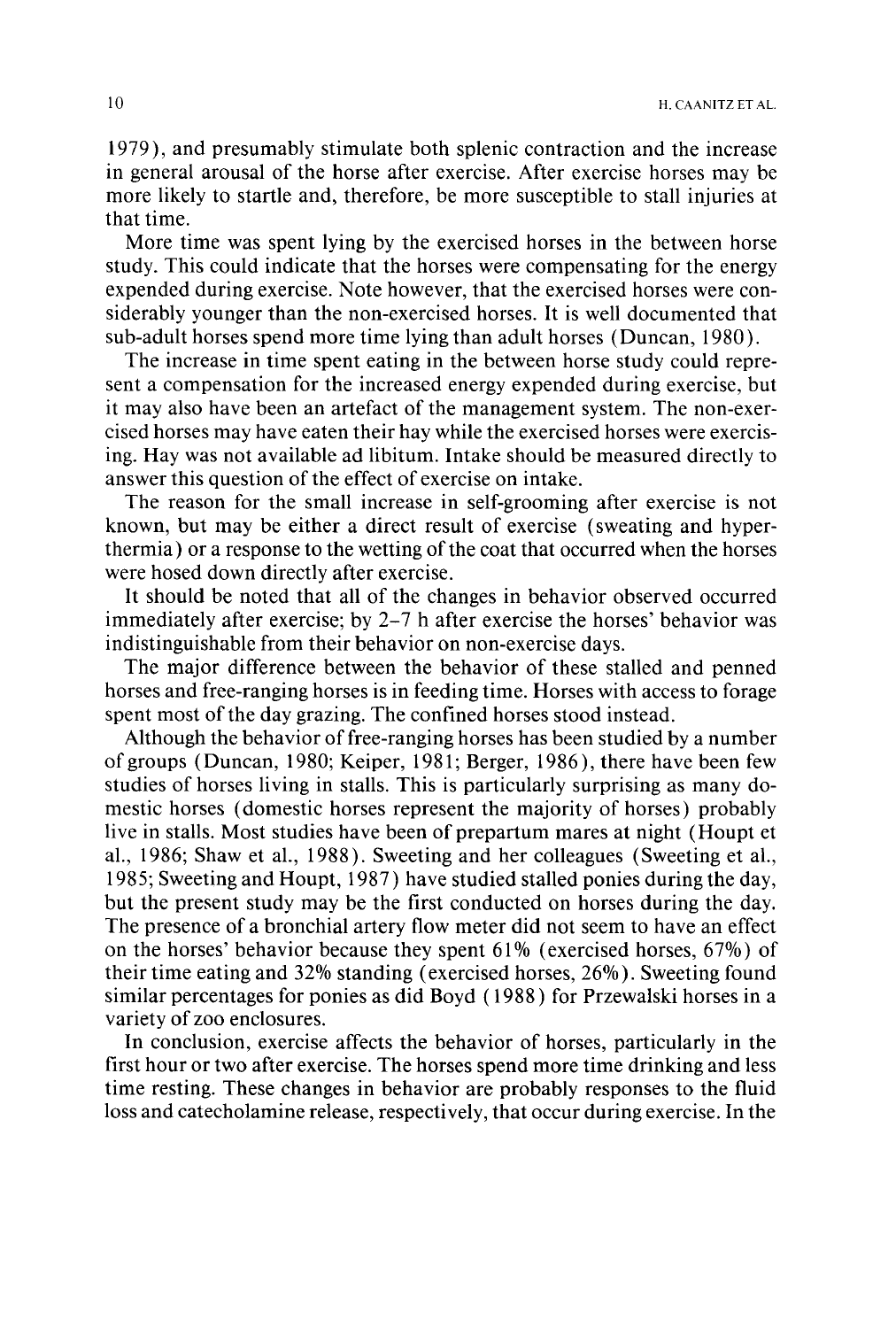presence of ad libitum hay, the confined horse, like its free-ranging counterparts, spends the majority of its time eating.

## ACKNOWLEDGMENTS

We are grateful to Drs. Robin Gleed and Alan Dobson for permission to observe their horses. We acknowledge the statistical assistance of Charles McCulloch and the assistance of Roberta Kelleher and Karen Fischer with the horses. The encouragement of Ilana Reisner was greatly appreciated. The help of James Mallette in observing the horses at night was greatly appreciated. The study was supported in part by the Harry M. Zweig Memorial Fund for Equine Research.

#### **REFERENCES**

- Altmann, J., 1974. Observational study of behavior: Sampling methods. Behaviour, 49: 227- 267.
- Berger, J., 1986. Wild Horses of the Great Basin. University of Chicago Press, Chicago, IL, 326 pp.
- Boyd, L.E., 1988. Time budgets of adult Przewalski horses: effects of sex, reproductive status and enclosure. Appl. Anim. Behav. Sci., 21: 19-39.
- Carlson, G.P., 1987. Hematology and body fluids in the equine athlete: a review. In: J.R. Gillespie and N.E. Robinson (Editors), Equine Exercise Physiology 2. ICEEP, Davis, CA, pp. 393-425.
- Crews, E.L., Fuge, K.W., Oscai, L.B., Holloszy, J.O. and Shank, R.E., 1969. Weight, food intake and body composition: Effects of exercise and protein deficiency. Am. J. Physiol., 216:359- 363.
- Crowell-Davis, S.L., 1985. Nursing behaviour and maternal aggression among Welsh ponies *(Equus caballus).* Appl. Anim. Behav. Sci., 14:11-25.
- Dobson, A., Hackett, R.P. and Gleed, R.D., 1987. Bronchial artery blood flow during anesthesia and exercise in the horse. Physiologist, 30:210.
- Duncan, P., 1980. Time budgets of Camargue horses II. Time budgets of adult horses and weaned sub-adults. Behaviour, 72: 26-49.
- Gillespie, J.R. and Robinson, N.E., 1987. Equine Exercise Physiology 2. ICEEP, Davis, CA, 810 pp.
- Greenleaf, J.F., Brock, P.J., Keil, L.C. and Morse, J.T., 1983. Drinking and water balance during exercise and heat acclimation. J. Appl. Physiol., 54:414-419.
- Guilland, D.M., Genet, J.M. and Klepping, J., 1988. Role of catecholamines in regulation by feeding of energy balance following chronic exercise in rats. Physiol. Behav., 42: 365-369.
- Harris, R.C., 1987. Acute changes in the water content and density of blood and plasma in the Thoroughbred horse during maximal exercise: relevance to the calculation of metabolic concentrations in these tissues and in muscle. In: J.R. Gillespie and N.E. Robinson (Editors), Equine Exercise Physiology 2. ICEEP, Davis, CA, pp. 464-475.
- Houpt, K.A., O'Connell, M.F., Houpt, T.A. and Carbonaro, D.A., 1986. Nighttime behavior of stabled and pastured peri-parturient ponies. Appl. Anim. Behav. Sci., 15:103-111.

Keiper, R.R., 1981. The behavior of E.I.A.-positive horses. Equine Pract., 3: 6-10.

McKeever, K.H., Schurg, W.A. and Convertino, V.A., 1985. Exercise induced training hyper-